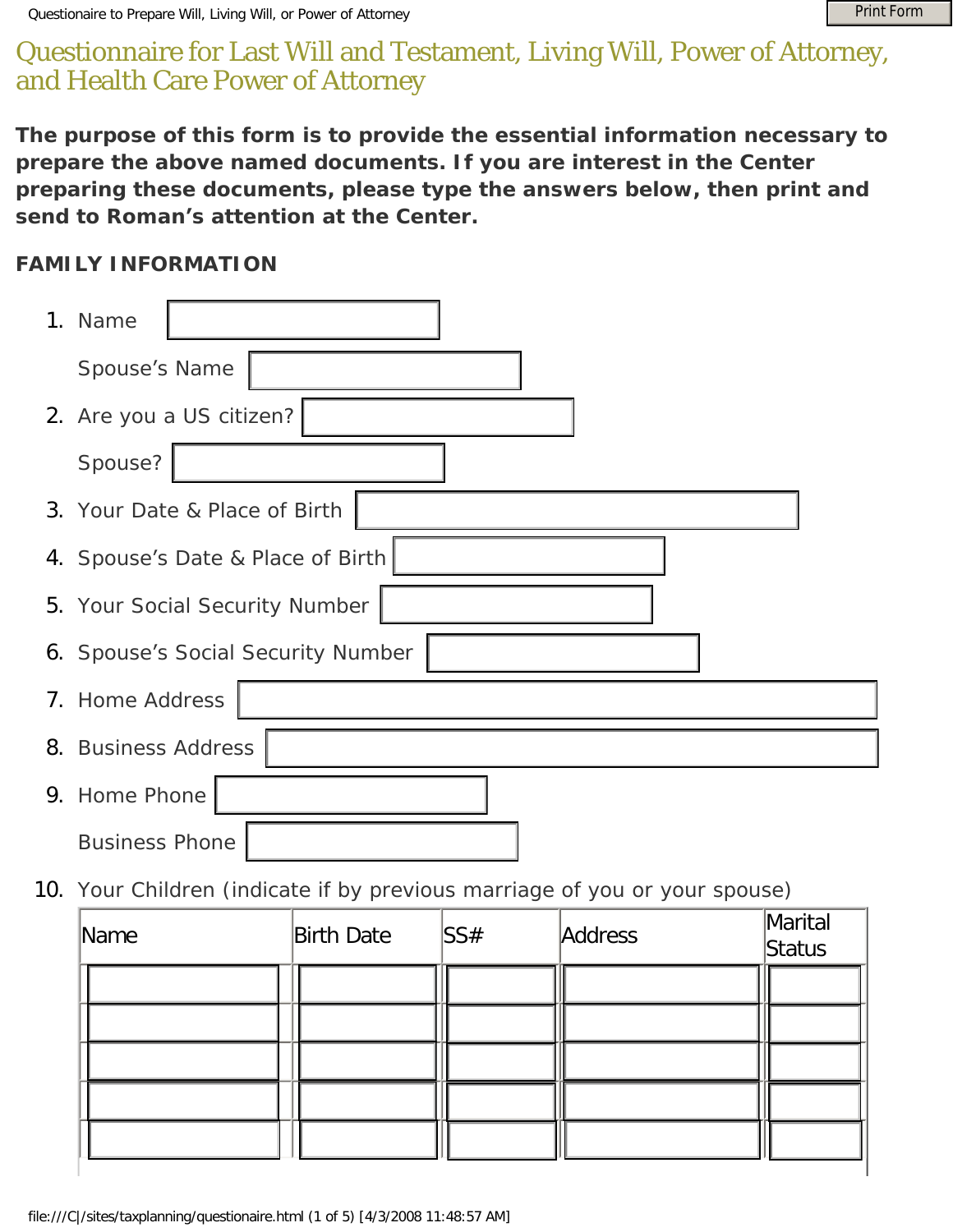

## 12. Grandchildren:

| Name | Their Parent's<br>Name | SS# | Birthdate |
|------|------------------------|-----|-----------|
|      |                        |     |           |
|      |                        |     |           |
|      |                        |     |           |
|      |                        |     |           |
|      |                        |     |           |
|      |                        |     |           |

13. State the individuals whom you wish to make health care decisions in the event you are unable to make such decisions. 1

| 14. Primary Person                                                     |
|------------------------------------------------------------------------|
| Name:                                                                  |
| Relationship:                                                          |
| Address:                                                               |
| Phone Number:                                                          |
| 15. Secondary Person (in the event the primary person is unavailable): |
| Name:                                                                  |
| Relationship:                                                          |
| Address:                                                               |
| Phone Number:                                                          |

- 16. State the individual whom you wish to make your financial decisions in the event you are unable to make such decisions.
	- a. Primary Person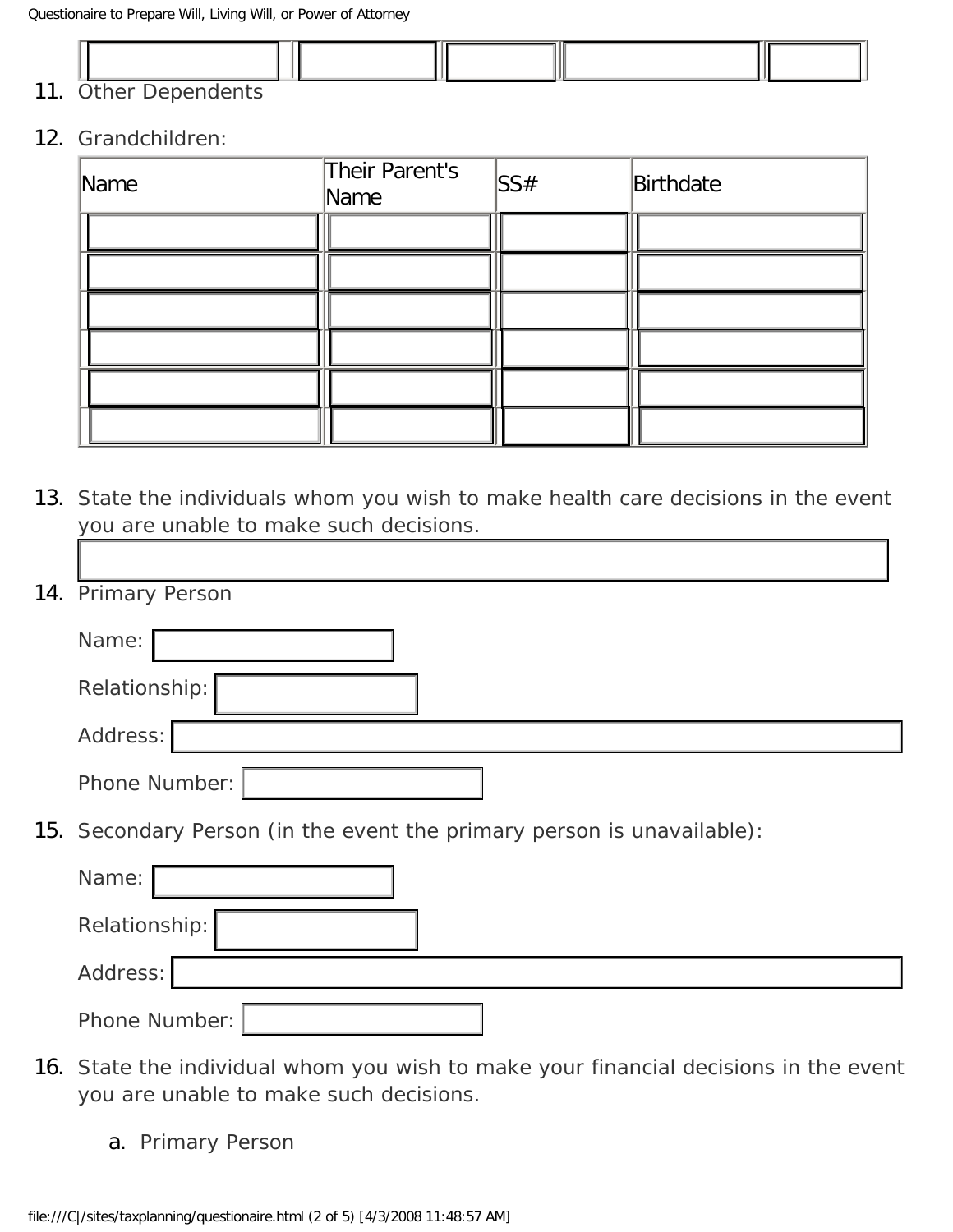| Name:                                                                               |
|-------------------------------------------------------------------------------------|
| Relationship:                                                                       |
| Address:                                                                            |
| Phone Number:                                                                       |
| b. Secondary Person (in the event the primary person is unavailable):               |
| Name:                                                                               |
| Relationship:                                                                       |
| Address:                                                                            |
| Phone Number:                                                                       |
| 17. State the individual whom you wish to handle your affairs after you die.        |
| a. Primary Person:                                                                  |
| Name:                                                                               |
| Relationship:                                                                       |
| Address:                                                                            |
| Phone Number:                                                                       |
| b. Secondary Person (in the event the primary person is unavailable):               |
| Name:                                                                               |
| Relationship:                                                                       |
| Address:                                                                            |
| Phone Number:                                                                       |
| 18. If you have minor children, name the individual you wish to raise the children. |
| a. Primary Person:                                                                  |
| Name:                                                                               |
| Relationship:                                                                       |
| file:///C /sites/taxplanning/questionaire.html (3 of 5) [4/3/2008 11:48:57 AM]      |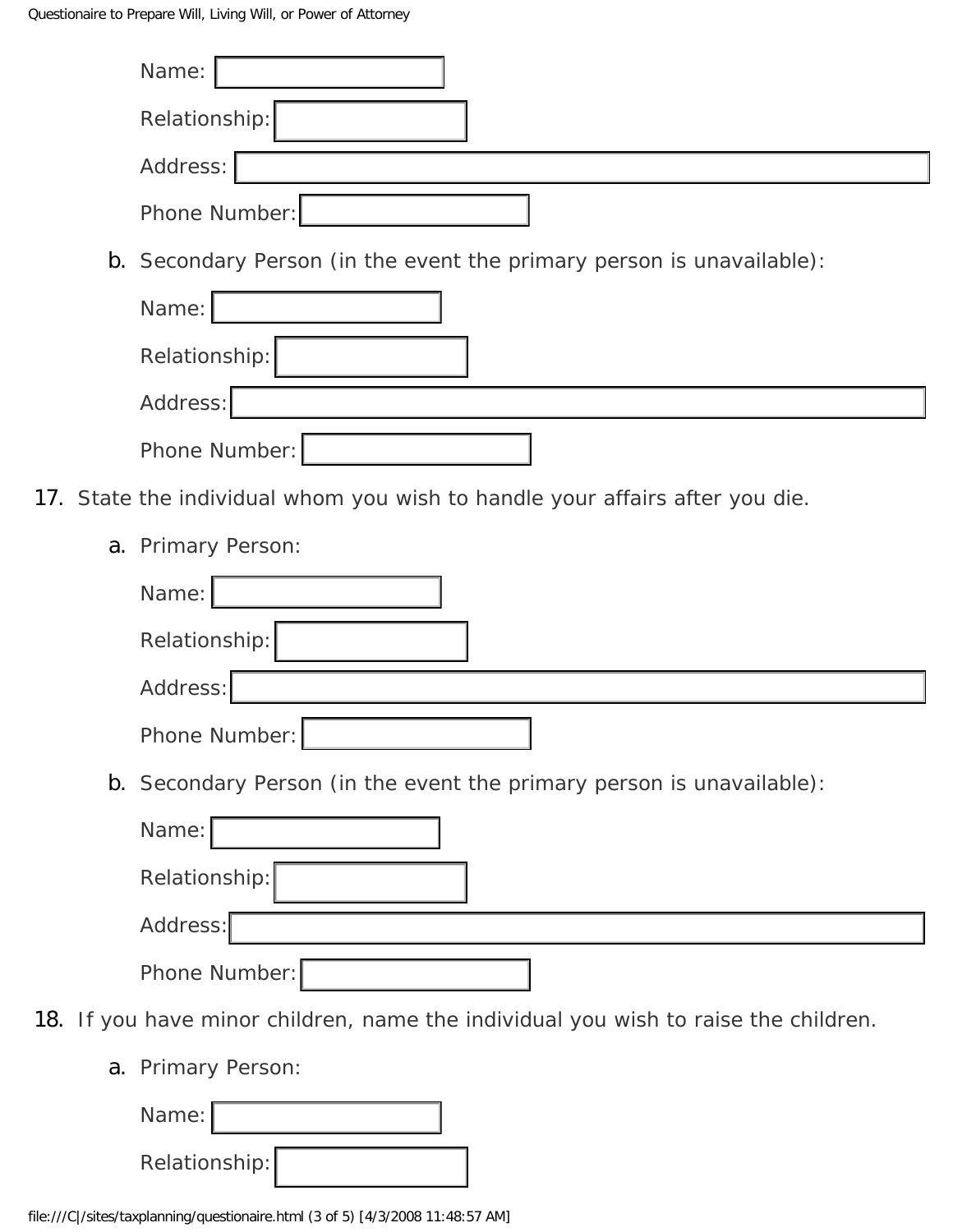|  | Address:                                                                                                         |
|--|------------------------------------------------------------------------------------------------------------------|
|  | Phone Number:                                                                                                    |
|  | b. Secondary Person (in the event the primary person is unavailable):                                            |
|  | Name:                                                                                                            |
|  | Relationship:                                                                                                    |
|  | Address:                                                                                                         |
|  | Phone Number:                                                                                                    |
|  | 19. If you have minor children, name the individual you wish to handle the financial<br>affairs of the children. |
|  | a. Primary Person:                                                                                               |
|  | Name:                                                                                                            |
|  | Relationship:                                                                                                    |
|  | Address:                                                                                                         |
|  | Phone Number:                                                                                                    |
|  | b. Secondary Person (in the event the primary person is unavailable):                                            |
|  | Name:                                                                                                            |
|  | Relationship:                                                                                                    |
|  | Address:                                                                                                         |
|  | Phone Number:                                                                                                    |
|  | 20. Questions for Living Will:                                                                                   |
|  | a. Do you wish to be placed on life support in the event it is necessary to keep<br>you alive?                   |
|  | Spouse?                                                                                                          |
|  | b. Do you wish to donate your organs in the event of your death?                                                 |